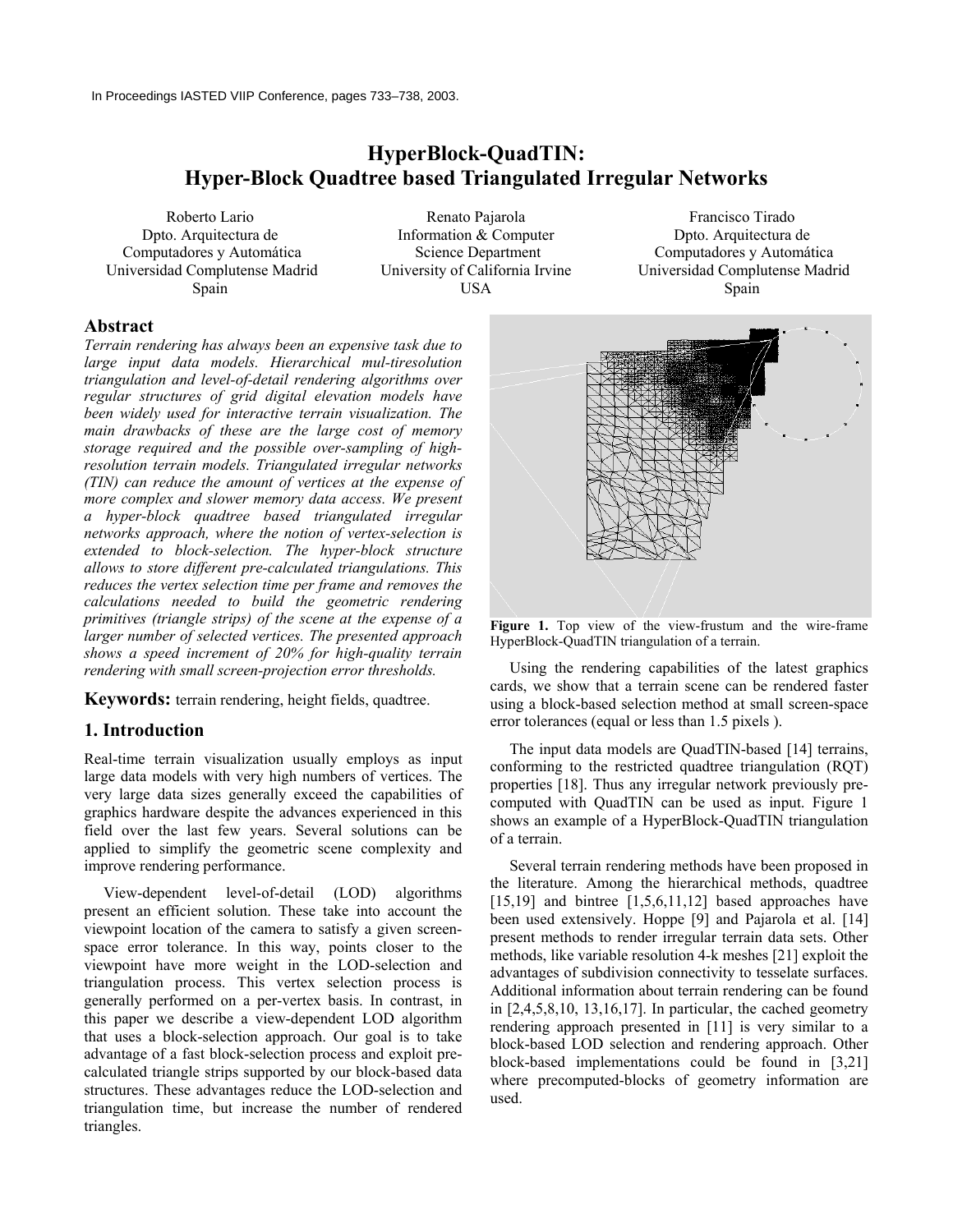The remainder of the paper is organized as follows. Section 2 introduces the restricted quadtree triangulation. Section 3 briefly discusses the QuadTIN method. The HyperBlock-QuadTIN approach is presented in detail in section 4. Finally, section 5 and 6 end the paper with experimental results and conclusions about this work.

# **2. Restricted Quadtree Triangulation**

The restricted quadtree triangulation [18] (RQT) is an adaptive, hierarchical LOD-triangulation algorithm for grid digital terrain elevation models. Every elevation point is assigned to a level in the quadtree hierarchy. The basic recursive quadtree subdivision and triangulation is performed in two steps as shown in Figure 2.



**Figure 2.** Recursive quadtree subdivision and triangulation.

 Cracks can occur in the triangulated surface from unrestricted adaptive subdivision and triangulation as shown in Figure 3. To avoid this situation, the RQT subdivision is constrained by the restriction that adjacent quadtree blocks differ by at most one level in the hierarchy. Then the triangulation is adjusted to resolve cracks as outlined below.



**Figure 3.** Nonrestricted quadtree triangulation. Cracks are shown with grey colour in the right.

 An efficient method to avoid cracks was introduced in [12], this applies a dependency relation as illustrated in Figure 4. Each vertex on level l specifies two others on the same level as in Figures 4 b) and d), or on level l-1 as in Figures 4 a) and c).



Figure 4. Dependency relation of the ROT. The center vertices in a) and c) depend on the inclusion of two corners of their quad region. The boundary edge midpoints in b) and d) depend on the center vertices of adjacent quad regions.

 For every selected point, its two dependency-points must also be selected. This method not only avoids cracks but also ensures a triangulation that can be represented by one single triangle strip.

# **3. QuadTIN**

QuadTIN [14] is an efficient quadtree-based triangulation approach for irregular triangulated networks. It provides fast quadtree-based adaptive triangulation, view-dependent LOD-selection and real-time rendering.

Basic quadtree-based triangulation methods are applicable only to regular grid input datasets. In contrast, QuadTIN presents an efficient quadtree-based triangula-tion approach to irregular input point sets with improved storage cost and feature adaptive sampling resolution while preserving a regular quadtree multiresolution hierarchy over the irregular input data set. It achieves this by inserting a small number of Steiner points to the input data set (generally less than 25% of the initial data points). This technique allows a single triangle strip representation of the terrain data. Although the quadtree hierarchy is not balanced, it conforms to the restricted quadtree constraints. Additional information such as geometric approximation error, bounding spheres and normal cones are calculated and stored in each quadtree node to be used for view-dependent LOD-triangulation and rendering.

#### **4. HyperBlock-QuadTIN**

The HyperBlock-QuadTIN approach generates a tree structure of blocks that store different triangulation levels, thus the name hyper-block. The construction process takes a QuadTIN file as input (see Figure 5) and traverses the hierarchy up to a certain level that we call *hyperLevel* at which hyper-blocks are built that encompass the remaining levels in that sub-tree.



**Figure 5.** HyperBlock-QuadTIN diagram.

Figure 6 illustrates hyper-blocks generated at different hyperLevels (1 and 2) for a given quadtree of height 3. If hyperLevel is equal to 0 then the entire quadtree is represented by one single hyper-block.



**Figure 6.** Complete grid and the corresponding hyper-blocks for hyperLevels 1 and 2. HyperLevel 0 coincides with complete grid.

 The main advantange of Hyper-QuadTIN is that it uses of vertex-blocks instead of individual vertices to determine the LOD-triangulation. This permits to precalculate static triangle strips for hyper-blocks. Also the LOD-selection time can be improved by the block-wise vertex selection.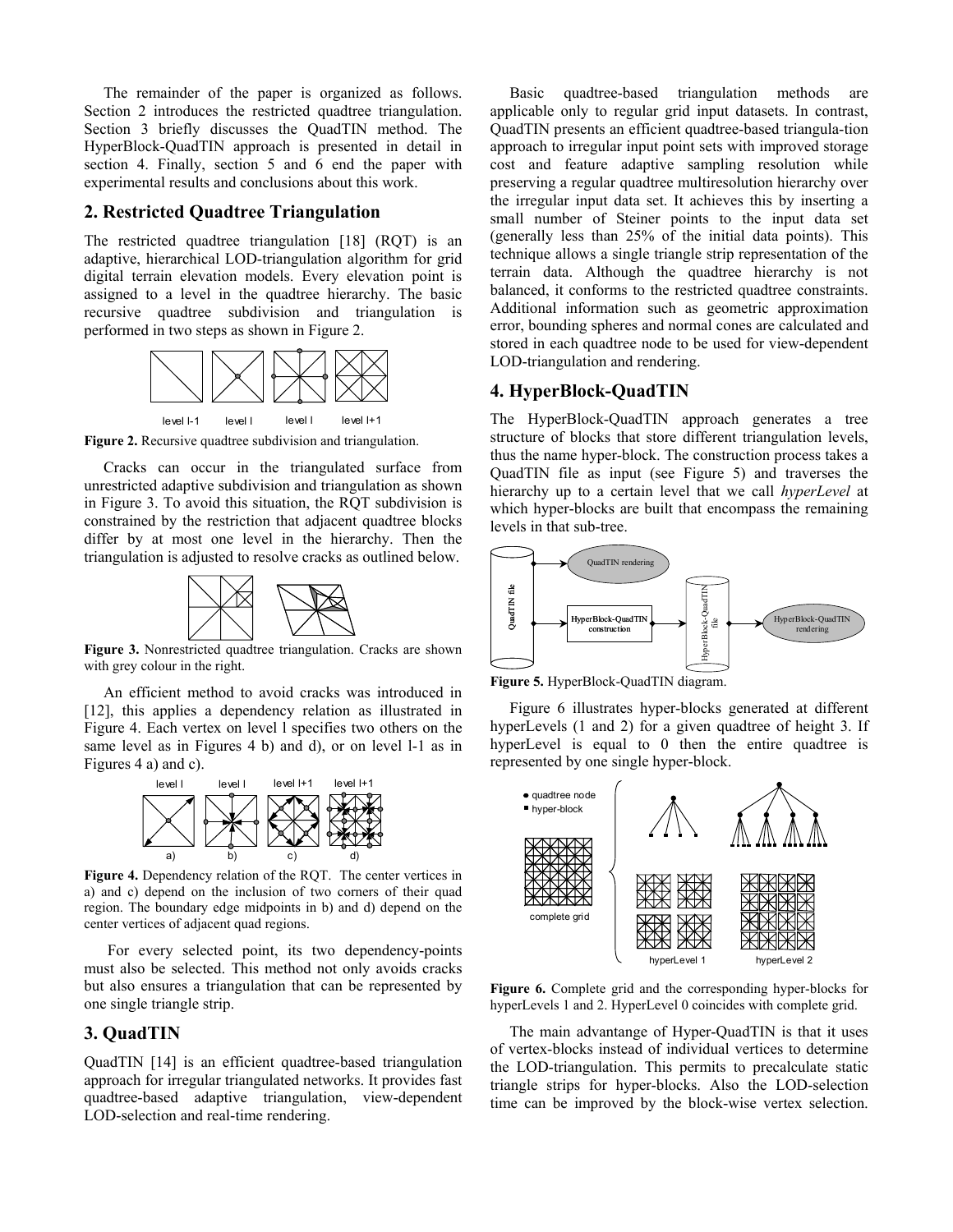# **4.1. Construction**

The construction can be divided into four steps. The first works on the input tree, the remaining three work with hyper-blocks.

- Generation of quadtree hyper-blocks.
- Basic block-level construction.
- Extended block-level construction.
- Assignment of block-errors.

**Hyper-block generation:** Taking the QuadTIN hierar-chy as input, this stage builds a new quadtree with depth equal to hyperLevel. At this level it encompasses the remaining levels from the QuadTIN hierarchy into a hyper-block data structure (see also the following section on the hyper-block data structure). It is possible that some branches in the QuadTIN hierarchy have a depth which is smaller than hyperLevel, see also Figure 7. This special situation is dealt with by introducing a special hyper-block that has just one level (and one triangulation). Such special hyper-blocks can hang from any level smaller than hyperLevel in the quadtree. Normal hyper-blocks hang from the last level in the quadtree, which is exactly the hyperLevel.



**Figure 7.** Incomplete grid and the corresponding blocks for hyperLevels 1 and 2. Notice the special hyper-blocks due to the non-balanced QuadTIN hierarchy which hang from arbitrary levels.

**Basic block-level construction:** This stage calculates the number of internal levels of each hyper-block. Due to the non-balanced QuadTIN input hierarchy, every hyper-block has a different number of levels. In every block-level of a hyper-block a triangle strip is built and stored as an indexbuffer following the scheme shown in Figure 8. We call these basic configurations. At rendering time, according to the view-dependent LOD criteria, a particular basic triangulation level of a hyper-block is selected.



**Figure 8.** Basic block-level configurations of two differ-ent hyperblocks.

**Extended block-level construction:** In order to join adjacent hyper-blocks without cracks in the triangulation we restrict the selected triangulation level of adjacent hyperblocks to differ by at most one level. Thus we have to consider all combinations of adjoining basic configurations of one level difference. In fact, we always extend the appropriate border of the level l block to conform to the triangulation of the adjacent block with level l+1.

A quad has four borders: south, east, north and west (S,E,N,W). Consider a level l in a hyper-block, vertices of level l+1 can be inserted on any border from an adjacent block. The combination of the four border triangulations (taking into account all possibilities) gives fifteen additional possible triangulations, which we call extended configurations. Figure 9 shows in detail all triangulations of a hyper-block with three levels. This approach allows to always join hyper-blocks that differ by at most one level without cracks in the triangulation. For example, a hyperblock with basic configuration level l+1 (Figure 9, case 0 in the border table) can be joined in the south by a hyper-block at level l with extended-north triangulation (Figure 9, case 4 in the border table).



**Figure 9.** Border table and the corresponding triangula-tions for levels 0, 1 and 2. W, N, E and S correspond to the west, north, east and south border configuration. The sixteen cases can be expressed by a 4-bit integer. Configuration 0 is the basic triangulation.

**Assignment of block-error:** In each hyper-block, different LOD approximation errors are assigned to the different basic triangulation configurations (levels). These levelerrors are computed as the maximum geometric approximation error of the basic triangulation at this level (the infinite-norm of the vertical distance of unused vertices to the triangulated surface).

#### **4.2. Data structures**

Three simple data structures are used in the HyperBlock-QuadTIN construction process and for rendering:

- Tree
- HyperBlock
- **InfoLevel**

**Tree:** It is a quadtree data structure with a depth equal to hyperLevel. The field *hyper* stores a HyperBlock pointer that points to a regular hyper-block, a special hyper-block,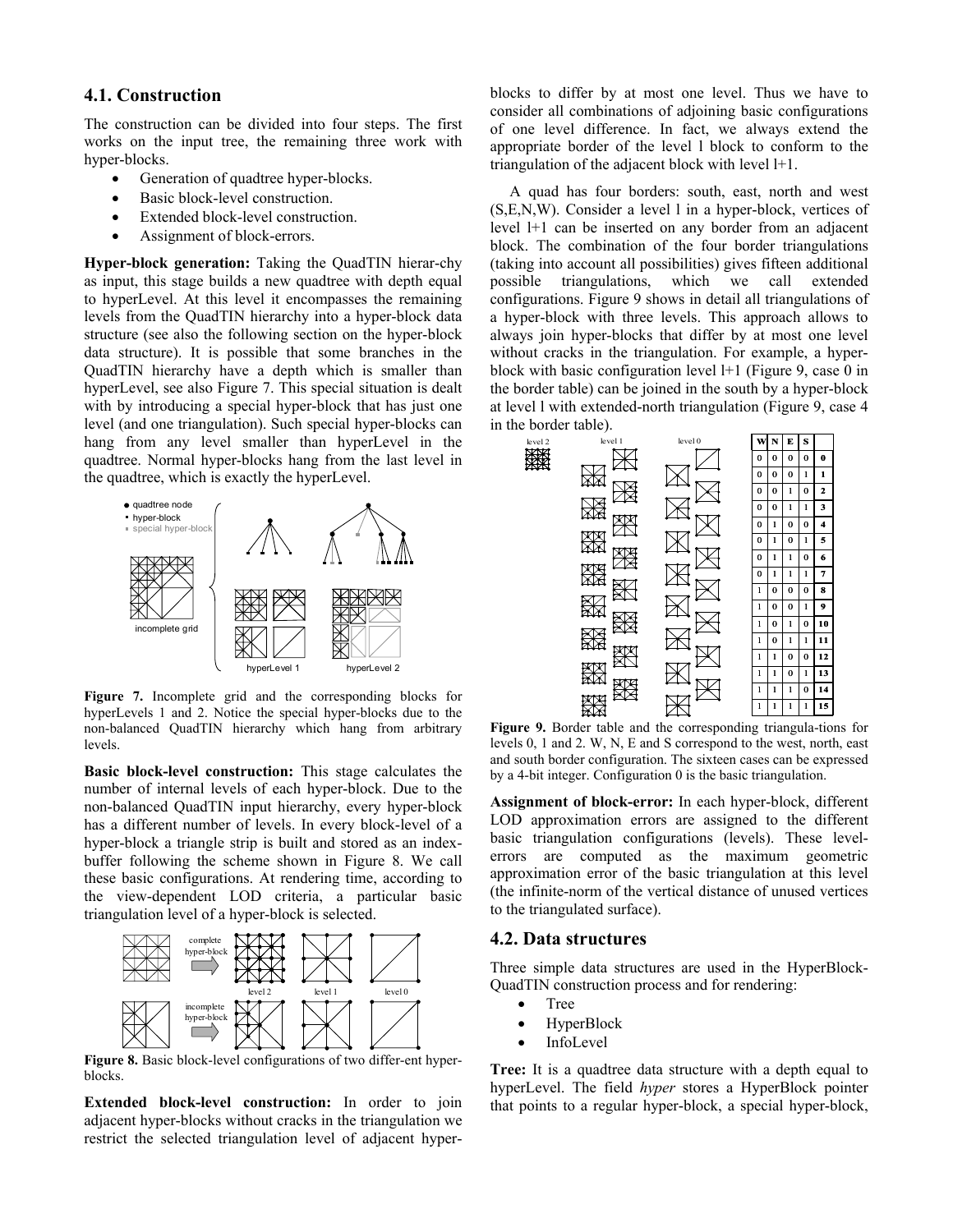or is zero if no block is referenced. Bounding sphere data is also stored to perform view-frustum culling.

```
struct Tree 
{ 
    Tree* parent; 
    Tree* child_sw; //south-west son 
    Tree* child_se; //south-east son 
    Tree* child_ne; //north-east son 
    Tree* child_nw; //north-west son 
    HyperBlock *hyper; 
    float x, y, z, r; //center and radius of bounding sphere
}
```
**HyperBlock:** This structure contains the information of every hyper-block. The fields *selectedLevel* and *borderType* will be used in the rendering process to select the level and decide the border configuration of Figure 9. The field *isSeleted* is used as to know if a hyper-block is selected in a certain frame, i.e. it passes the frustum culling test. The field *isSpecial* specifies normal or special hyper-block types (see section 4.1). Information about adjacent hyper-blocks is contained in the *s, e, n, w* fields which are used to adjust the border configuration according to Figure 9 in the rendering process as described in Section 4.3.

```
struct HyperBlock 
{ 
     bool isSpecial; // true if hyper-block is special case 
     bool isSeleted; // boolean selection variable 
     int numLevel; // number of levels of hyper-block
     InfoLevel* level;// pointer to InfoLevel data 
     int selectedLevel;// selected level in current frame 
    int borderType; / =0..15 config. type (see Figure 9)
     HyperBlock *s; //adjacent south hyper-block 
     HyperBlock *e; //adjacent east hyper-block 
    HyperBlock *n; //adjacent north hyper-block<br>HyperBlock *w; //adjacent west hyper-block
                         //adjacent west hyper-block
}
```
**InfoLevel:** The basic and extended triangulations of every hyper-block level are store in this data type. The sixteen triangle strip configurations (basic plus fifteen extended triangulations) shown in Figure 9 are generated during the construction process and stored in *strip* (with the lengths stored in *numStrip*). The field *error* contains the maximum geometric approximation error of the vertices that belong to the respective basic configuration level.

```
struct InfoLevel 
{ 
    int numStrip[16]; 
    int* strip[16]; 
    float error; 
}
```
# **4.3. HyperBlockQuadTIN rendering**

The rendering process can be divided into three stages:

- Hyper-block and basic block-level selection.
- Basic block-level adjustment.
- Extended block-level selection

**Hyper-block and basic block-level selection:** To select the hyper-blocks within the view-frustum, the tree of hyperblocks is recursively traversed top-down. The bounding sphere of each node is used to perform the view-frustum test (see Figure 10). The distance from each view-frustum

pyramid plane to the bounding sphere center is calculated and compared with the bounding sphere radius. If greater (supposing plane-normals of view-frustum pyramid are oriented inside-out) then any descendant nodes and hyperblocks are out of the view-frustum and this node is dismissed.



Figure 10. View-frustum and bounding sphere of a tree node.

When a hyper-block is selected, the level-errors are projected onto the screen as shown in Figure 11 and compared with a given image-space error tolerance. The smallest level with projected error smaller than the given error tolerance specifies the basic block-level for this hyperblock.



Figure 11. View-frustum, hyper-block error and the screenprojected error.

**Basic block-level adjustment:** Once the hyper-block levels are chosen, this stage removes block-level differences greater than one between adjacent hyper-blocks by increasing the level of the lower-level neighbors (see Figure 12 b).

**Extended block-level selection:** At this point, hyper-block levels are set and the basic configuration is assumed. The last adjustment uses the extended border configuration table (Figure 9) to guarantee a crack-free triangulation across hyper-blocks as shown in Figure 12 c).



**Figure 12.** Rendering stages: a) Basic block-level selection. b) Basic block-level adjustment. c) Extended block-level selection.

Figure 12 shows a simple example of a terrain consisting of four hyper-blocks. In Figure 12 a) one can see the four basic configurations corresponding to the selected blocklevels. In Figure 12 b) basic block-level adjustment is carried out. Note that the lower-left hyper-block increases its level during this step. The cracks finally disappear in the extended block-level selection in Figure 12 c). The level transitions can be observed in more details in Figure 13.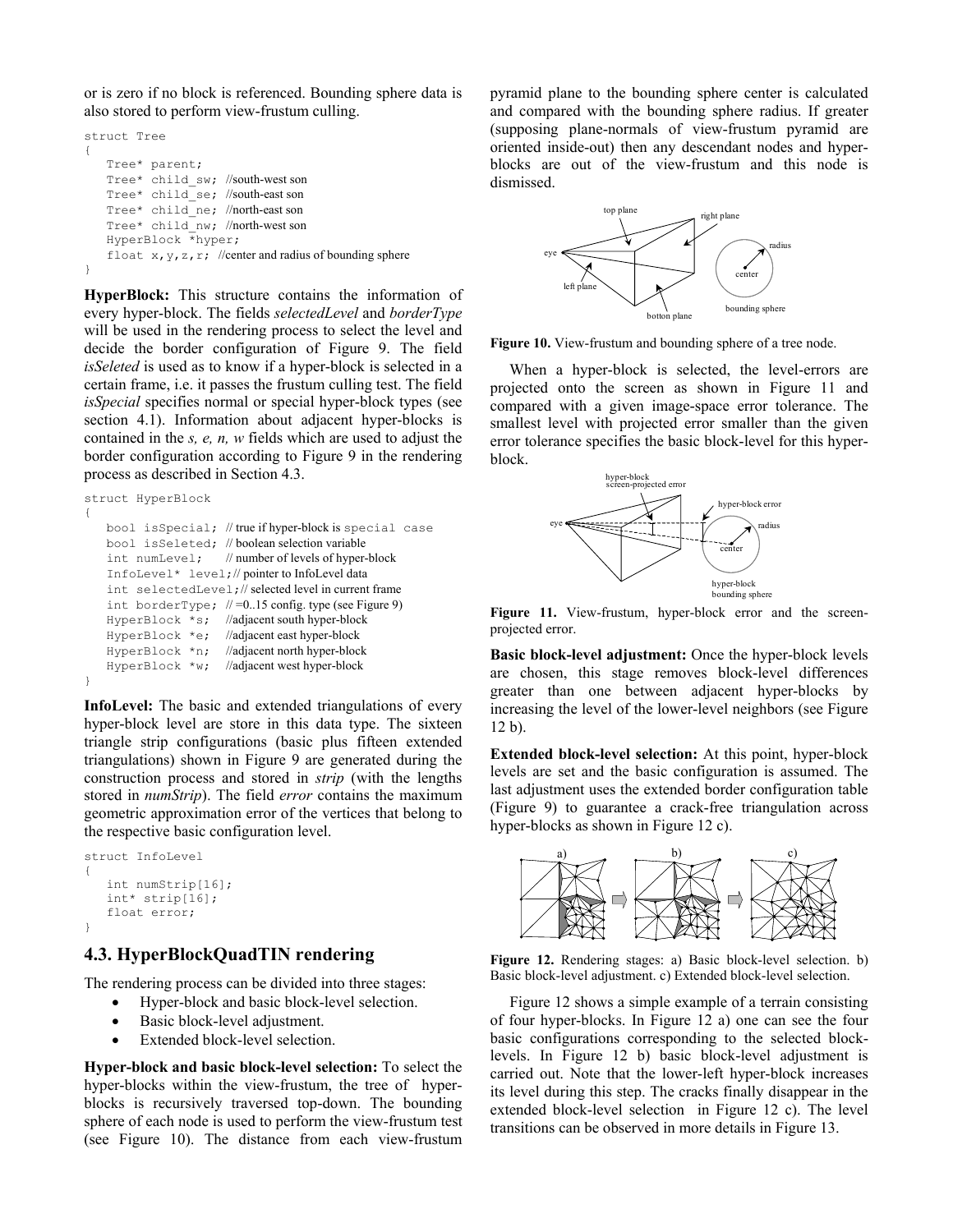

**Figure 13.** Rendering stages and level transitions of hyper-blocks.

#### **5. Results**

The performance analysis was tested on a 2.4GHz Pentium 4 with 1GB RDRAM and NVIDIA GeForce4 Ti 4400 graphics card. In all the scenes a 45º vertical field-of-view camera followed a circular path around the center of the terrain data models. Experimental results were averaged over 2500 frames in a window of 1024 x 768 pixels. OpenGL extensions are used to cache the height-field vertices on the video card. The terrain we used to perform the analysis is the Puget Sound data set. The complete grid (2049 x 2049) has 4198401 points. The preprocess with Terra software [7] (error = 5.0 meters) and QuadTIN [14] gives a terrain with 822099 vertices. The simplification process dramatically reduces the number of points with small loss of quality. This data model is not a very large field and can be stored completely in video memory, allowing the use of fully cached geometry. No cachedgeometry-memory manager was considered to deal with larger terrain data models. Experimental rendering results were obtained for different hyperLevels. The following Figures show the comparison between the basic QuadTIN rendering (individual per-vertex LOD selection) and the HyperBlock-QuadTIN rendering (block-based LOD selection) with the three best hyperLevels (in this example hyperLevels 7, 8 and 9). The HyperBlock construction process consumed less than 15 seconds for any hyperLevel setting used with the given terrain data.

The most illustrative data is the frame-rate comparison (see Figure 14). The best frame rate in the 0 to 1 pixel error tolerance range is achieved by the Hyper-Block approach with a hyperLevel of 8. Only at higher error tolerances (error=1.4 pixels) QuadTIN is faster. Note that HyperBlock outperforms QuadTIN for high level-of-detail, i.e. very low pixel tolerances, for all three considered hyperLevels. The frame-rate improvement with one pixel error tolerance is about 21% for hyperLevel 8. Other studied terrains gave similar results.



**Figure 14.** Puget Sound (822099 vertices) frame-rate.

Larger hyperLevels mean smaller block sizes and more numerous blocks. More blocks involve a more expensive selection process because more blocks have to be selected and more borders have to be adjusted in the final rendering stage. On the other hand, smaller blocks in general also imply fewer rendered triangles (Figure 15).



**Figure 15.** Number of triangles per frame (Puget Sound).

If we see the selection time (Figure 16) we can conclude that the LOD selection time remains almost constant because the number of hyper-blocks selected in the viewfrustum for every frame mainly depends on the hyperLevel. Larger hyperLevels generate a greater number of hyperblocks. In fact this is exactly what a block-based LOD selection approach is designed for. Instead of an expensive per-vertex LOD selection process the block-based LOD selection dramatically reduces the time required to generate the LOD triangulation. Clearly, the block-based LOD selection and triangulation process is largely independent of the error tolerance. In comparison we can see that the pervertex QuadTIN selection time decreases exponentially with the error tolerance, or is proportional to the number of selected triangles (Figure 15).



**Figure 16.** Selection time per frame for the Puget Sound data set (822099 vertices). For QuadTIN, the selection time also includes the time needed to build the triangle strip.

The display time itself (rendering triangles) is largely proportional to the number of triangles (Figure 15). In fact, both approaches compared here use triangle strips and cached geometry. Only LOD selection and triangulation cost depend on the used data structures and algorithms. Therefore, a block-based approach can only save time by a simplified LOD selection and triangulation approach. On the other hand, the higher-number of rendered triangles generally work against any block-based approaches. This is exactly what we can observe in the given experiments and we further discuss our findings in Section 6.

#### **6. Discussion**

HyperBlock-QuadTIN provides very good results for rendering large terrains at very high visual quality and